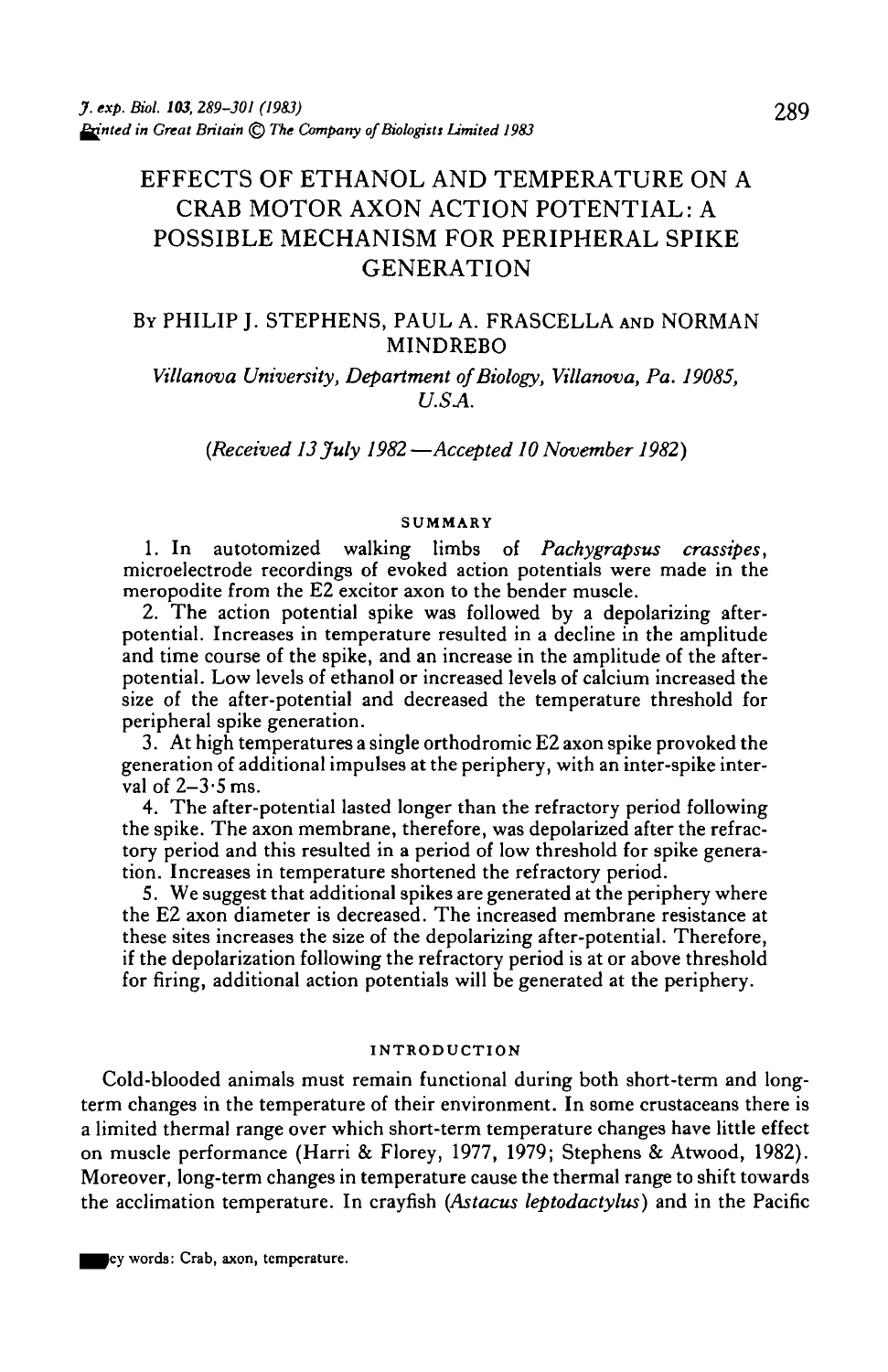## 290 P. J. STEPHENS, P. A. FRASCELLA AND N. MINDREBO

shore crab (Pachygrapsus crassipes), increases in temperature above the therm range result in a decline in the muscle response. The amplitude and time course of the excitatory junctional potentials (EJPs) decline, and the amount of tension produced by a train of EJPs also decreases with temperature. However in the shore crab there is a recovery in muscle performance if the temperature is raised high enough (N. Mindrebo, unpublished observations).

Above a critical temperature threshold, one orthodromic action potential in the single excitor motor axon to the limb stretcher muscle provokes the generation of additional spikes in the peripheral axon branches, and the production of concomitant EJPs in the muscle (Stephens & Atwood, 1981). Facilitation and summation of the EJPs cause an increase in the amount of tension developed by the muscle in response to a short train of motor axon shocks (N. Mindrebo, unpublished observations). The peripheral generation of spikes can be reversibly abolished by cooling and the number of additional spikes increases with temperature. Furthermore, the temperature threshold for this phenomenon is dependent upon the acclimation temperature and can be altered by adding low levels of ethanol to the saline bathing the preparation (Stephens & Lazarus, 1981).

Peripheral generation of additional action potentials has been observed in the single excitor and the specific inhibitor motor axons to the limb stretcher muscle (Stephens & Atwood, 1981), and in one of the excitor motor axons (E2) to the limb bender muscle (Lazarus, Stephens & Mindrebo, 1982). Although the temperature threshold for peripheral spike generation is similar for all three motor axons, this phenomenon does not occur in all efferents - for example in the other excitor to the bender muscle (El) and the common inhibitor. It is interesting that activity in the specific inhibitor can curtail or abolish the peripherally generated response in the excitor to the stretcher muscle (Stephens & Atwood, 1981). During the curtailed response there is always a matching between the number of excitor axon spikes and EJPs in the muscle, suggesting that the sites of spike generation and modulation in the excitor axon are very close. Since inhibitory presynaptic connections are located at regions where the excitor axon diameter is decreased, at branchpoints and bottlenecks (Jahromi & Atwood, 1974), the generation of additional excitor axon spikes must take place at or near these sites.

In the present study we show how the peripherally generated action potentials in the E2 motor axon to the bender muscle can arise from the depolarizing after-potential that follows the action potential in this axon.

#### **MATERIALS AND METHODS**

Pacific shore crabs *(Pachygrapsus crassipes)* were purchased from the Pacific Biomarine Laboratories (Venice, Ca.) and were kept individually at 14°C in the laboratory. Feeding (frozen brine shrimp) and sea water changes were performed every 3—4 days, and under these conditions the crabs lived well.

Preparations were made from autotomized walking limbs (the first three pairs) removed from animals that had been acclimated to the holding temperature for at least 4 weeks. The limb was firmly attached to the bottom of a glass dish with dental wax and bathed in saline of the following composition  $(mm)$ : 470 NaCl; 8 KCl; 20 CaCl<sub>2</sub>;  $10 \text{ MgCl}_2$ ; 5 Hepes buffered to a pH of 7.2. The limb nerve was exposed in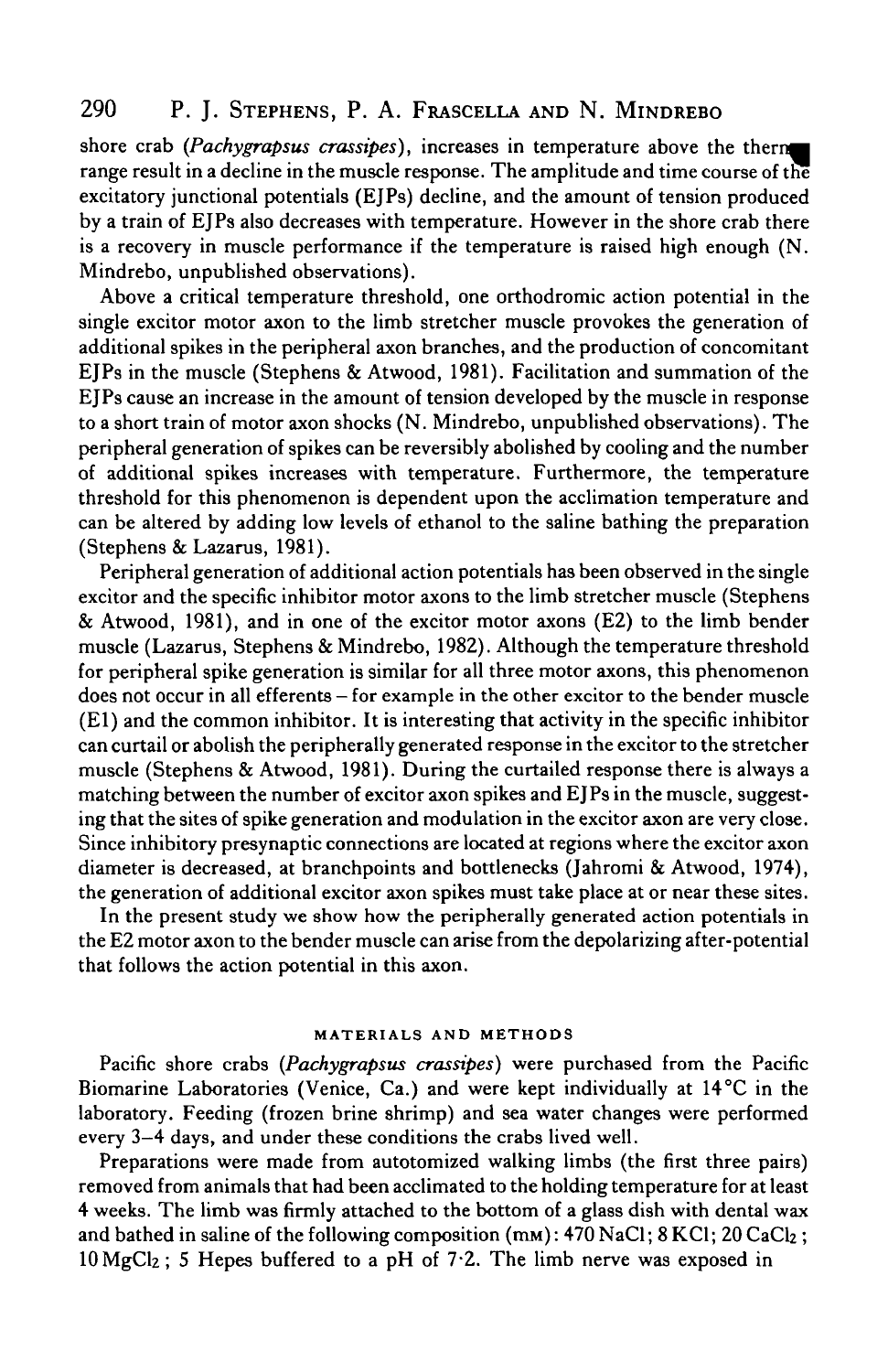

**Fig. 1. Recording from the excitor motor axons to the bender muscle. (A) The preparation made** from an autotomized walking limb. The limb nerve was exposed and stimulated in the meropodite. Evoked activity was recorded using microelectrodes inserted into single bender muscle fibres (Rm) and motor axons (Ra). (B) Activity in one of the excitor motor axons (E2) to the bender muscle was determined by the simultaneous appearance of an EJP (upper trace) and an axon spike (lower trace) in response to carefully graded limb nerve stimulation. Calibration: 5 mm (A); 5 mV and 1 ms (B).

meropodite and stimulated with brief electrical shocks (0-25 ms duration) applied through proximally located hook electrodes (Fig. 1A). Using glass microelectrodes (filled with 2M-potassium acetate; resistance  $10-25$  M $\Omega$ ), recordings were made from fibres of the bender muscle, which was exposed by drilling a small window through the cuticle in the distal portion of the carpopodite. Identification of evoked activity in El and E2 was achieved by recording evoked EJP activity from fibres in different regions of the bender muscle. The E2 axon supplies all of the muscle fibres accessible through the window, while El innervates only a limited number of fibres in the central portion of the exposed bender muscle (Lazarus *et al.* 1982).

Microelectrode recordings were made from the El and E2 axons at the distal part of the exposed limb nerve, near the meropodite-carpopodite joint, where it was supported by a second pair of hook electrodes (Fig. 1A). In most preparations the limb nerve was split longitudinally and 60-75 % of the limb nerve was removed, leaving only a few axon bundles containing the excitor motor supply to the bender muscle. Action potentials were recorded intracellularly from the El and E2 axons using glass microelectrodes filled with 2M-potassium acetate (resistance  $15-30 \text{ M}\Omega$ ).

Intracellularly recorded responses from the muscle and the axon were conventionally displayed on the screen of an oscilloscope and on a signal averager (Tracor Northern NS-570A). Activity in the El and the E2 axon was determined on the basis of two criteria. First, the simultaneous appearance of an action potential and an EJP esponse to carefully graded electrical stimulation of the limb nerve (Fig. IB).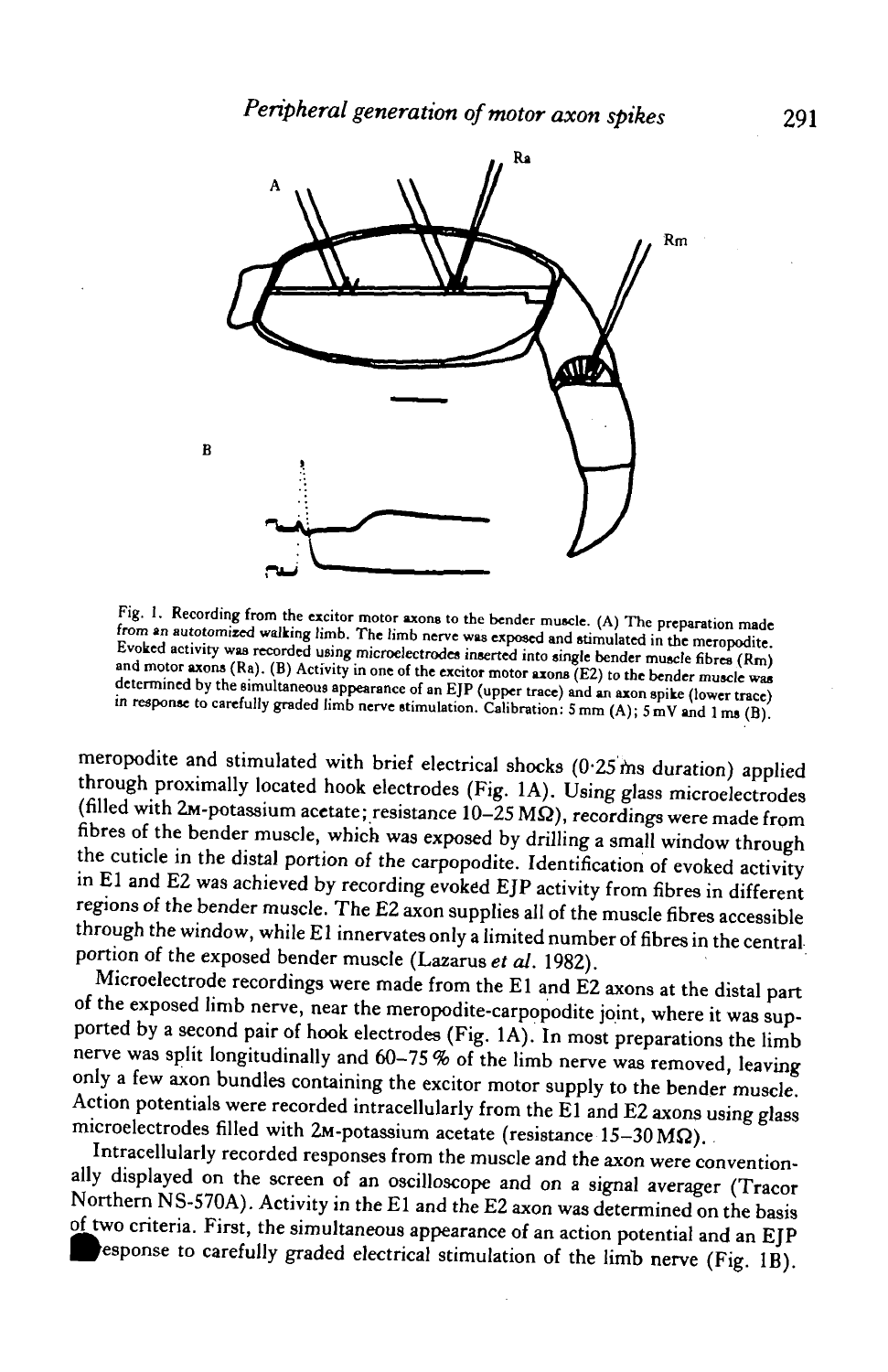## 292 P. J. STEPHENS, P. A. FRASCELLA AND N. MINDREBO

Second, the production of EIPs by current injection through the microelectrode in the axon. This latter test was usually performed at the end of an experiment, to ensure that any damage from the large amounts of current required to produce action potentials did not affect the experimental results.

The temperature of the saline in the preparation dish was controlled by heat exchange with a glass coil in the dish. The coil was attached to a thermostatically controlled, constantly circulating bath. The preparation was constantly perfused with fresh saline at a rate of about 10 ml/min. This perfusion, coupled with suction used to maintain constant saline depth, provided sufficient circulation to ensure a uniform temperature throughout the dish. Temperature changes were performed at about 0.2°C/min and were monitored with a thermal probe.

#### **RESULTS**

In 30 limb preparations at 14°C, the E2 axon had a mean resting potential of  $-70.9$  mV (s.p.  $\pm$  4.4). The spike had a mean amplitude of 90.3 mV (s.p.  $\pm$  6.8) and was followed by a depolarizing after-potential which lasted about 10 ms (Figs IB, 2B). In the El axon, by contrast, the spike was followed by a hyperpolarizing afterpotential (Fig. 2A).

Cross-talk between the two recording electrodes could result in a spike artifact on the muscle EJP trace (Fig. IB). To eliminate the possibility that the size of the depolarizing after-potential was affected by cross-talk from the muscle EJP response, all observations of the axonal action potentials were made with the muscle recording system grounded.

### *The effects of temperature*

An increase in temperature from 14°C produced a decrease in the amplitude and duration of the E2 axon spike (Fig. 3). By contrast, the amplitude of the depolarizing after-potential increased with temperature (Fig. 4C, E).

An increase in temperature above the critical threshold for peripheral spike generation caused a single E2 axon shock to produce an orthodromic action potential



**Fig. 2. Microelectrode recordings from El (A) and E2 (B) motor axons to the bender muscle. The recordings are the average of 32 responses. Calibration: 5 mV and 1 ms.**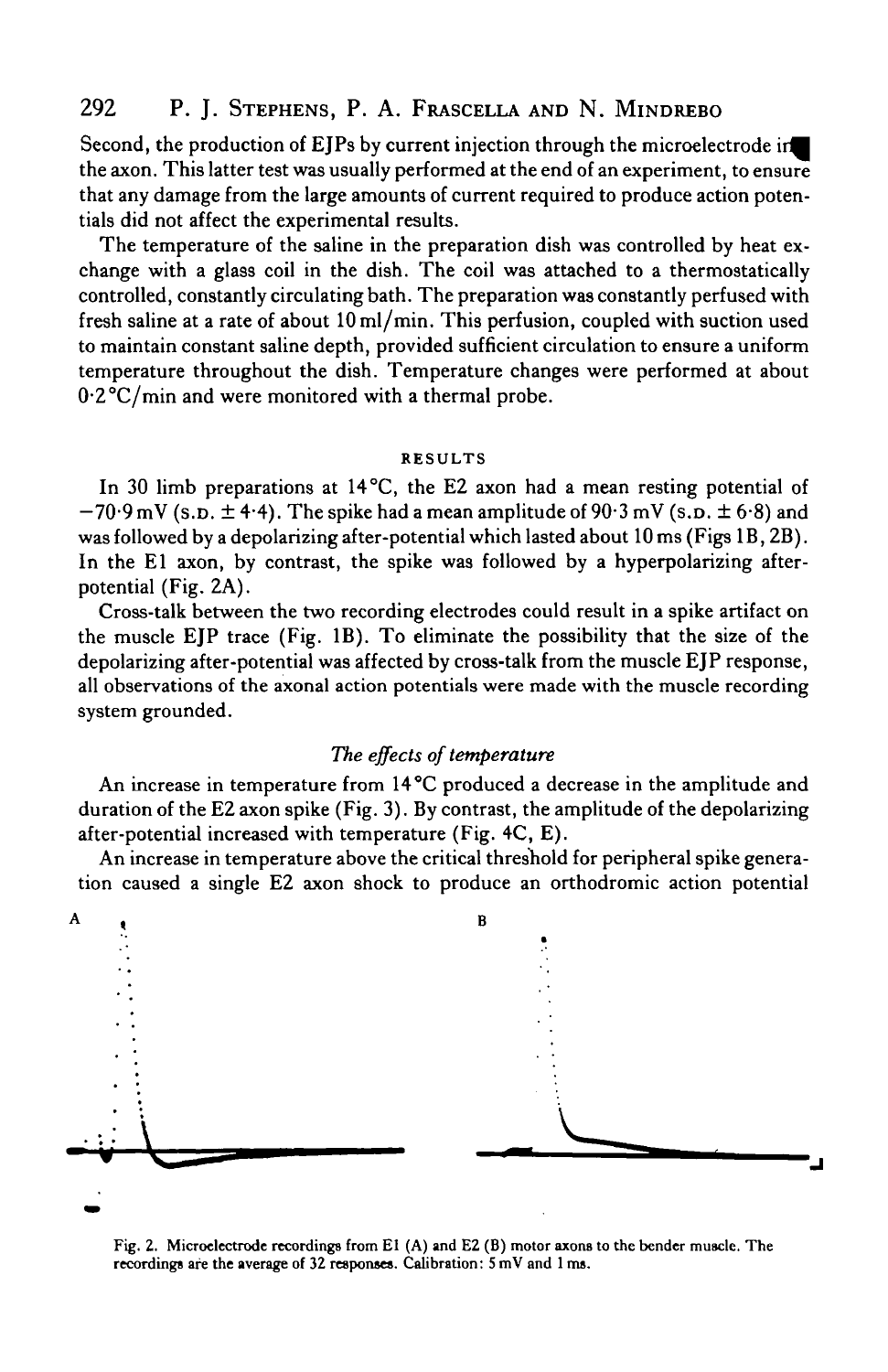

Fig. 3. Graph to show the effects of temperature on the amplitude and time constant of a **spike** recorded from a single E2 axon.

followed by additional impulses (Fig. 4D). The additional spikes appeared to arise from the depolarizing after-potential of the preceding impulse. The interval between the additional spikes was 2—3- 5ms. However, the interval between the first (orthodromic) spike and the second (antidromic) action potential was longer, presumably due to the time taken for impulse conduction between the recording electrode in the meropodite and the site of spike generation in the peripheral axon branches.

Increases in temperature had no effect on the duration of the increased afterpotential (Fig. 4C) and the time interval between the additional spikes (Fig. 4D). These data, coupled with the observation that the El axon has a hyperpolarizing afterpotential (Fig. 2A) and does not exhibit peripheral spike generation (Lazarus *et al.* 1982), suggest that the depolarizing after-potential is closely associated with the production of additional spikes at high temperatures. Moreover, intracellular microelectrode recordings made from the single excitor and the specific inhibitor motor axons to the stretcher muscle - axons that also exhibit peripheral spike generation (Stephens & Atwood, 1981) - revealed that their spikes were followed by a depolarizing after-potential (P. J. Stephens, unpublished observations). Accordingto this hypothesis, therefore, any agent that increases the depolarizing after-potential should also decrease the temperature threshold for peripheral spike generation.

### *The effects ofethanol and high calcium*

Low levels of ethanol in the saline bathing the preparation cause a decrease in the temperature threshold for peripheral spike generation (Stephens & Lazarus, 1981; Lazarus et al. 1982), and also increase the size of the depolarizing after-potential (Fig. 5A).

Increasing the concentration of calcium in the crab saline from 20 mm to 60 mm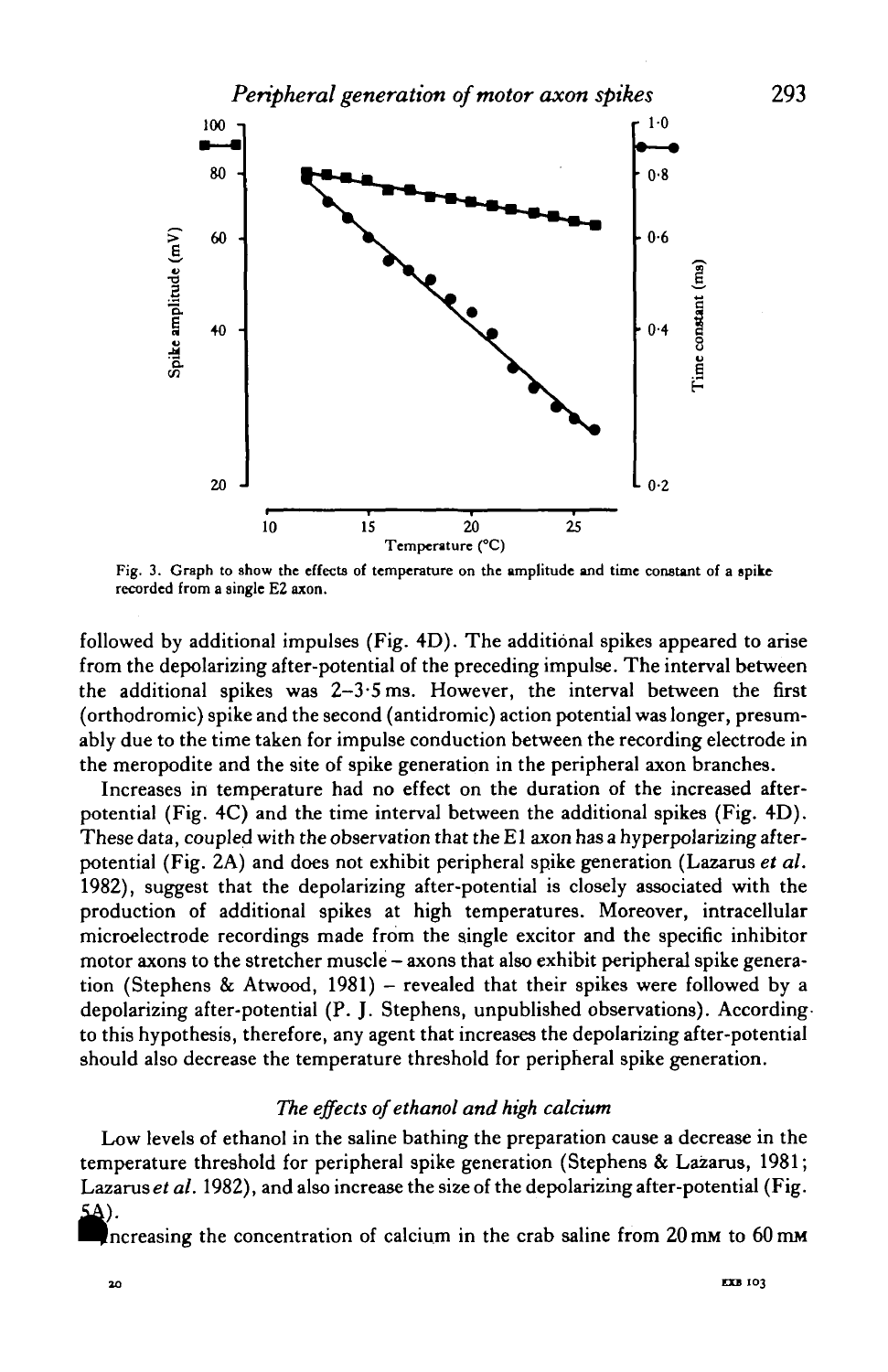

**Fig. 4. The effect of temperature on the E2 action potential, (A) At 14°C. (B) At 26°C - average of** 32 responses. (C) Records (A) and (B) superimposed to show the larger depolarizing after-potential **at the higher temperature (arrow). (D) At 30 °C - a single shock evoked six action potentials. (E) Graph showing temperature-dependence of the depolarixing after-potential, as measured 2m» and 3 ma after the peak of the spike. Calibration: S mV and I ma.**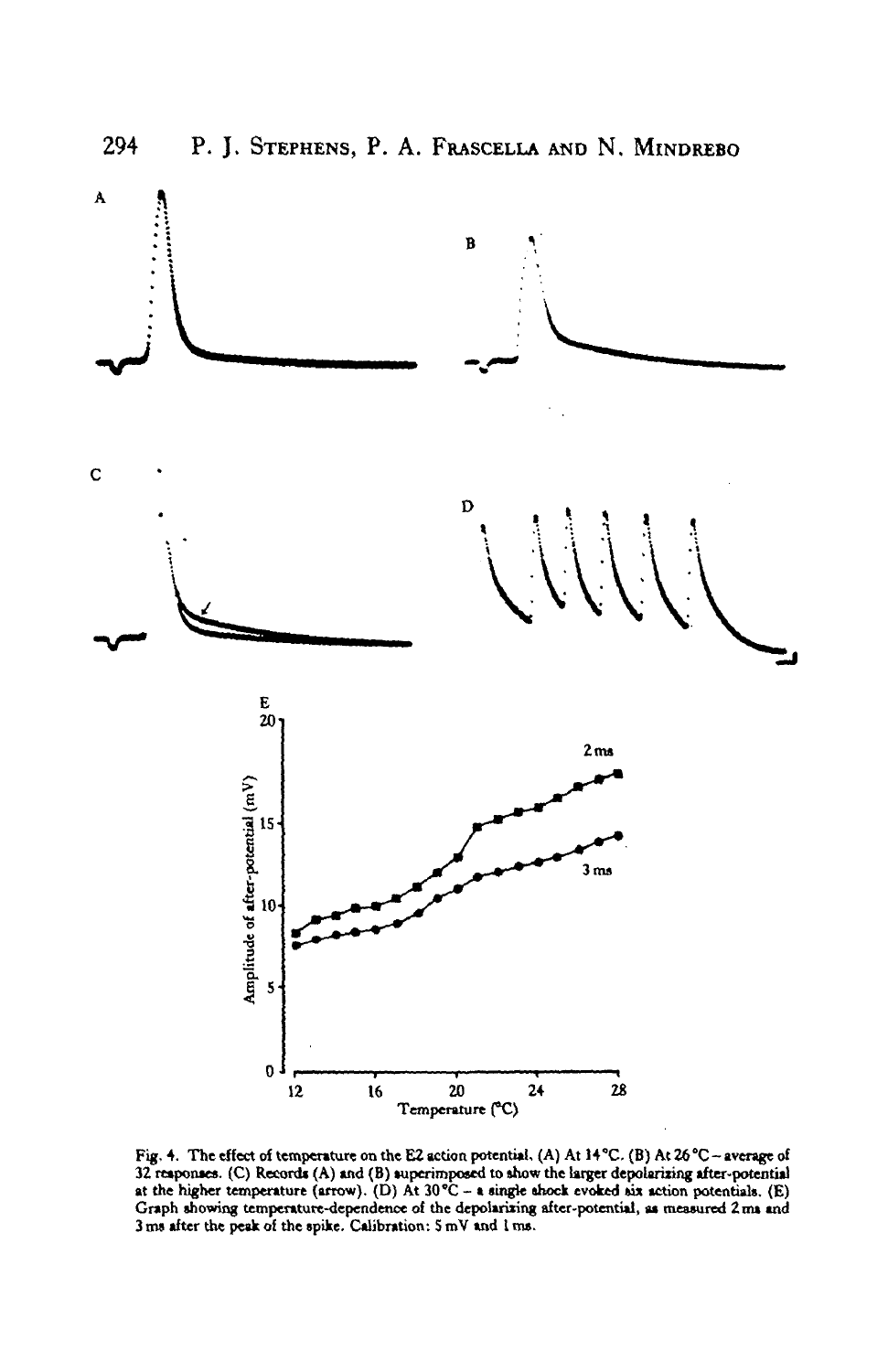

**Fig. 5. The effect of ethanol and high calcium on the E2 action potential recorded at 14°C. Pain of traces recorded from the same E2 axon - average of 32 responses. Action potentials were recorded in normal saline (arrow) and are superimposed upon recordings made in saline made up with 2 % ethanol (A), 60 mM-calcium (B), and OmM-cilcium (C). Any changes in resting potential (±lmV) were corrected by current injection through the recording microelectrode. Calibration: 5 mV and 1 ms.**

(and decreasing the sodium concentration by 40 mM to maintain osmolarity) decreased the temperature threshold for peripheral spike generation in E2 (Table 1) and increased the size of the depolarizing after-potential (Fig. 5B).

Replacement of external calcium with 2 mM-EGTA (to chelate any calcium ions) and magnesium to maintain the osmolarity, resulted in the appearance of a hyperpolarizing after-potential following the spike (Fig. 5C). This result suggests that calcium ions are associated with the production of the depolarizing after-potential of the E2 action potential.

### *Refractory and low threshold periods*

The duration of the depolarizing after-potential recorded in normal crab saline is longer than the hyperpolarizing after-potential recorded in calcium-free conditions

Table 1. *The effects of extracellular calcium concentration on the temperature threshold for peripheral spike generation*

**The threshold for peripheral spike generation was obtained by slowly warming the preparations and determining** the temperature at which a single E2 axon shock evoked two action potentials and two EJPs in the bender muscle. **Different threshold values recorded in normal (20mM-Ca2+) saline are due to different animal acclimation temperatures (Lazarus** *et al.* **1982)**

| Temperature threshold for peripheral spike generation<br>20 mm-Ca <sup>2+</sup> 60 mm-Ca <sup>2+</sup> |          |
|--------------------------------------------------------------------------------------------------------|----------|
|                                                                                                        |          |
| 24.0                                                                                                   | 20.5     |
| 24.5                                                                                                   | $21 - 5$ |
| 30.5                                                                                                   | 28.0     |
| 31.5                                                                                                   | 29.5     |
| 32.0                                                                                                   | 29.0     |
| 34.0                                                                                                   | $33 - 0$ |
|                                                                                                        |          |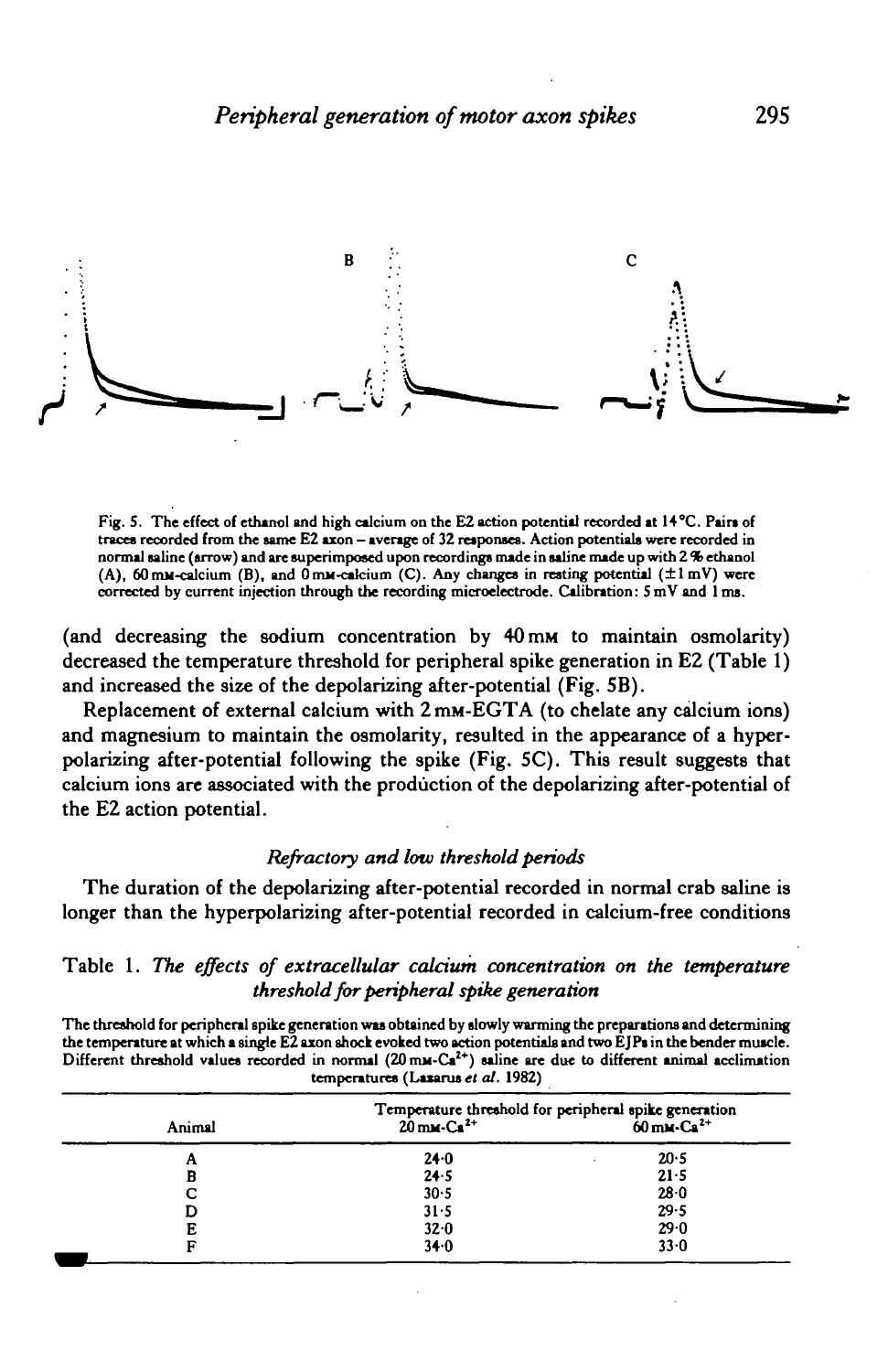

**Fig. 6. The effect of temperature on the refractory period following the E2 action potential. The E2 axon was stimulated with pairs of high intensity electrical shocks at short intervals. The shortest interval at which spikes of the same amplitude were recorded was taken to be the limit of the relative refractory period. Recordings were made from the same E2 axon at 14°C (A) and 26°C (B), and relative refractory periods were measured as 4ms and 2-2ms, respectively. Calibration: 5mV and 1 ms.**

(Fig. 5C). If the hyperpolarization is indicative of sodium inactivation and an increased potassium conductance, gK (Hodgkin & Huxley, 1952), it is possible that the refractory period following the E2 spike may have a shorter duration than the depolarizing after-potential. To test this possibility the E2 axon was stimulated with high intensity (3 to 5 times threshold) pairs of pulses at intervals of less than 10 ms. Pairs of action potentials evoked at very short time intervals were not of equal amplitude (Fig. 6). The smaller size of the second spike may be explained by its production during the relative refractory period, when gK is high. Therefore, the refractory period was simply measured as the minimum time interval required to produce successive spikes of equal amplitude. The refractory period had a shorter duration than the depolarizing after-potential (Fig. 6).

The depolarization of the axon membrane immediately following the refractory period (Fig. 6) may result in a period of increased excitability. To test this, the E2 axon was stimulated at two locations (Fig. 7A). Stimulation at location I evoked an E2 action potential (Fig. 7B), while the stimulus delivered at location II was subthreshold for spike production (Fig. 7C). However when the sub-threshold stimulus 11 was critically timed with stimulus I, a second E2 action potential was recorded (Fig. 7D). It may be argued that this result was due to stimulus spread. However, the two pairs of stimulating electrodes were insulated from each other and from the preparation by vaseline walls (Fig. 7A). Furthermore, decreasing the intensity of stimulus I to just below sub-threshold for spike production and increasing stimulus II (but still sub-threshold) did not provoke E2 axon impulses. In fact, the sub-threshold stimulus II only produced an action potential when stimulus I first produced a spike.

Reduction of the intensity of stimulus II resulted in spike production only during a critical time interval after the first action potential (Fig. 7D). The minimum stimulus required was usually about 60% of the threshold value, and at  $14^{\circ}$ C produced an action potential when applied 4 0 ms after the initial spike (Fig. 7D). However at 26 °C the low threshold period was 2.2 ms after the spike (Fig. 7G). This latter value is the same as that measured for the refractory period at 26 °C (Fig. 6B) and is similar to the time interval recorded between additional peripherally generated spikes (Fig. 4D).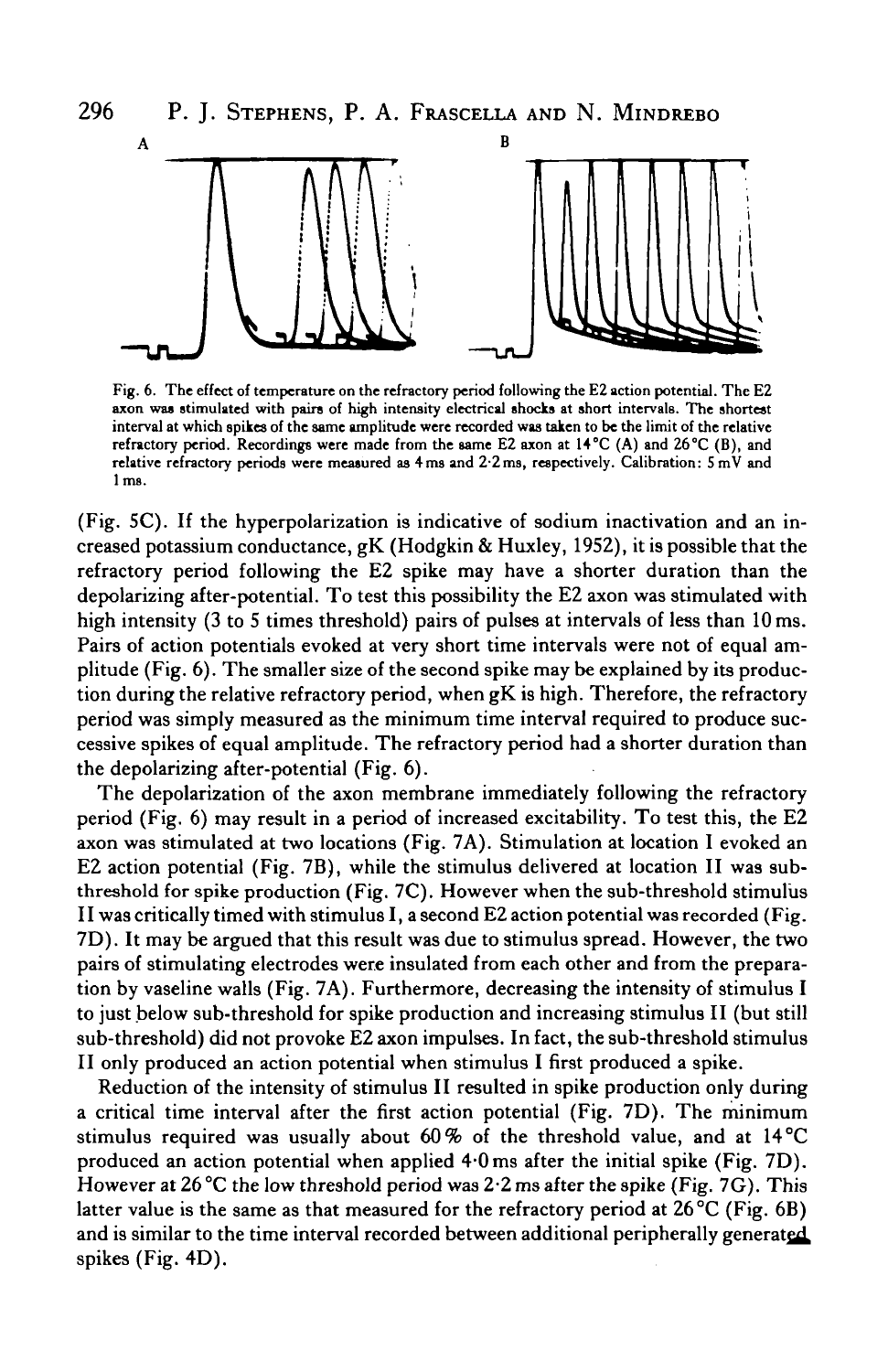

**Fig. 7. The period of low threshold. (A) The preparation made from an autotomized walking limb. Vaseline walls were constructed around the stimulating electrodes (I and II) to insulate the shocks and decrease stimulus spread. (B)-(G) Records of E2 action potential made at 14°C (B-E) and 26°C (F, G). (B) An action potential evoked by an electrical shock at stimulus site I. (C) A sub-threshold stimulus II shock evoked no E2 action potential. (D) Critical timing between stimulus I and stimulus II shocksevoked two action potentials. Note that stimulus II shocks applied 1 ms before and 1 ms after the critical time did not provoke a second action potential. (E) A stimulus I shock followed by a train of sub-threshold stimulus II shocks evoked successive E2 action potentials. (F) and (G) Records similar to (D) and (E), but at 26 °C. Note the shorter time interval between spikes. Calibration: S mV and 1 ms.**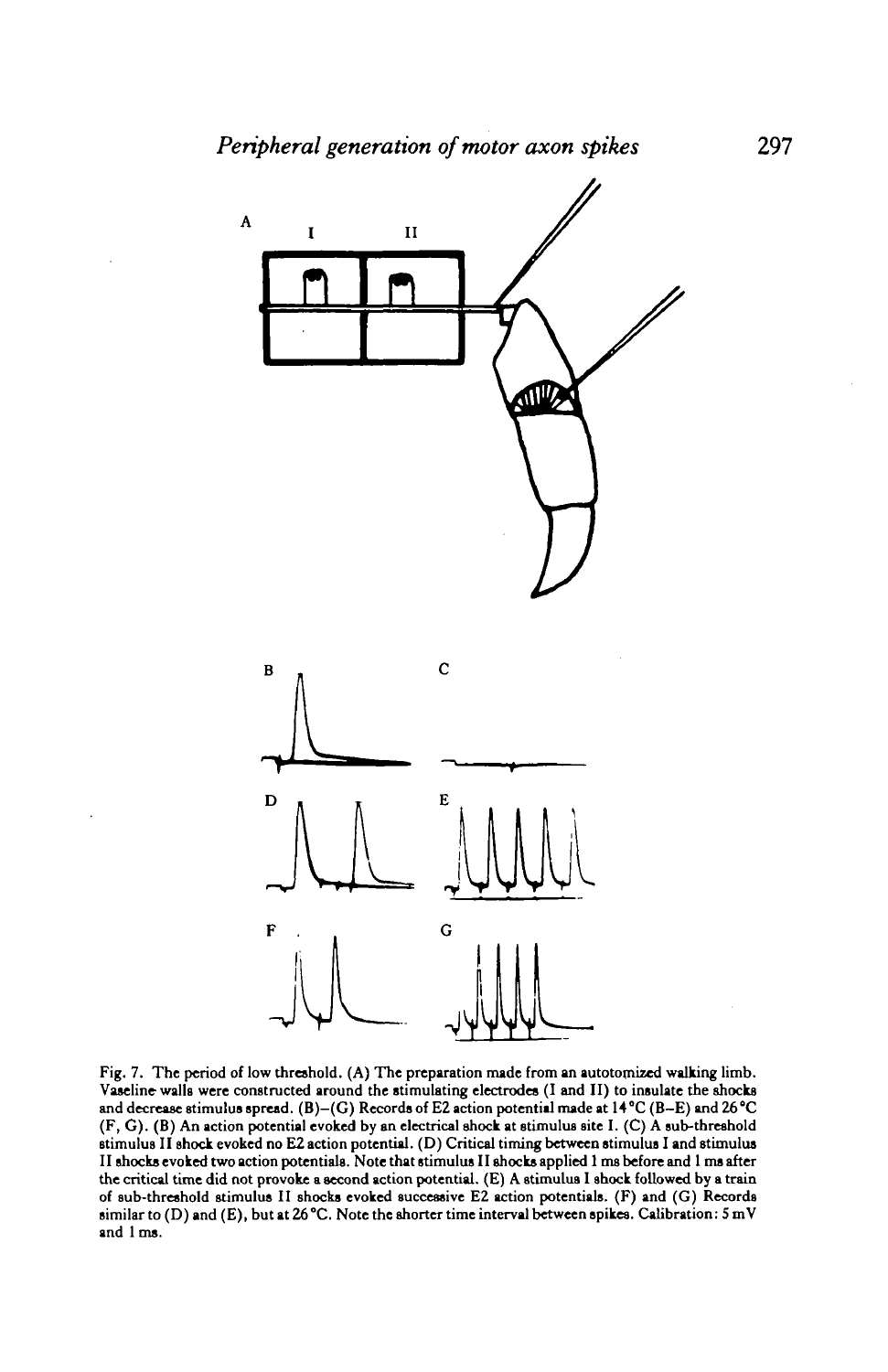

**Fig. 8. The effect of repetitive firing on the E2 action potential recorded at 26 °C. (A) and (B) Electrical shocks were applied at two locations (I and II) along the E axon - Fig. 7A. (A) A stimulus I shock (arrow) evoked an action potential and was followed by a train of minimum intensity stimulus II shocks which were sub-threshold for E2 spike production when applied alone. Note that four spikes were produced, but were followed by failures. (B) A small increase in stimulus II intensity (but still sub-threshold when applied alone) resulted in a one-for-one following between shock and spike. Calibration: 5 mV and 1 ms.**

### *Repetitive firing*

Successive sub-threshold stimulus II shocks evoked short trains of E2 spikes when applied during the low threshold period of the preceding impulse. At  $14^{\circ}$ C, stimulus II shocks applied every 4 ms evoked successive action potentials (Fig. 7E), while at 26 °C a much shorter interval (2-2 ms) between stimulus II shocks was required to elicit a train of E2 spikes (Fig. 7G). As a result, increased temperature caused an increase in the firing frequency.

Successive, minimum intensity, stimulus II shocks evoked only a few additionalaction potentials; failures were recorded near the end of the stimulus train (Fig. 8A). However a small increase in stimulus intensity resulted in the production of an impulse following each shock (Fig. 8B). Therefore, it seems that there is an increase in the threshold for firing during a short train of spikes.

#### **DISCUSSION**

The action potential recorded from the E2 motor axon to the limb bender muscle of *Pachygrapsus crassipes* consists of a spike followed by a depolarizing after-potential (Figs IB, 2B). Action potentials with similar characteristics have been recorded from other crustacean and molluscan neurones (Watanabe & Grundfest, 1961; Yamagishi & Grundfest, 1971; Fuchs & Getting, 1980; Grossman, Schmidt & Alkon, 1981). The decrease in spike amplitude in zero-calcium saline (Fig. 5C), coupled with the abolition of the spike in the presence of tetrodotoxin (P. J. Stephens, unpublished observations), indicate that the spike may be generated by sodium and calcium ions. Also, calcium ions appear to be implicated in the production of the depolarizing afterpotential (Fig. 5C). An increase in temperature causes the spike to decrease in amplitude and time course (Fig. 3) and also results in a decrease in the time course of the refractory period (Fig. 6). These observations are consistent with previous reports that sodium and potassium channels are temperature sensitive (Hodgkin & Katz, 1949; Dierolf & Brink, 1973; Ruiz-Manresa & Grundfest, 1976; Partridge & Connor, 1978).

In many 'encoder' neurones repetitive firing has been explained in terms of a f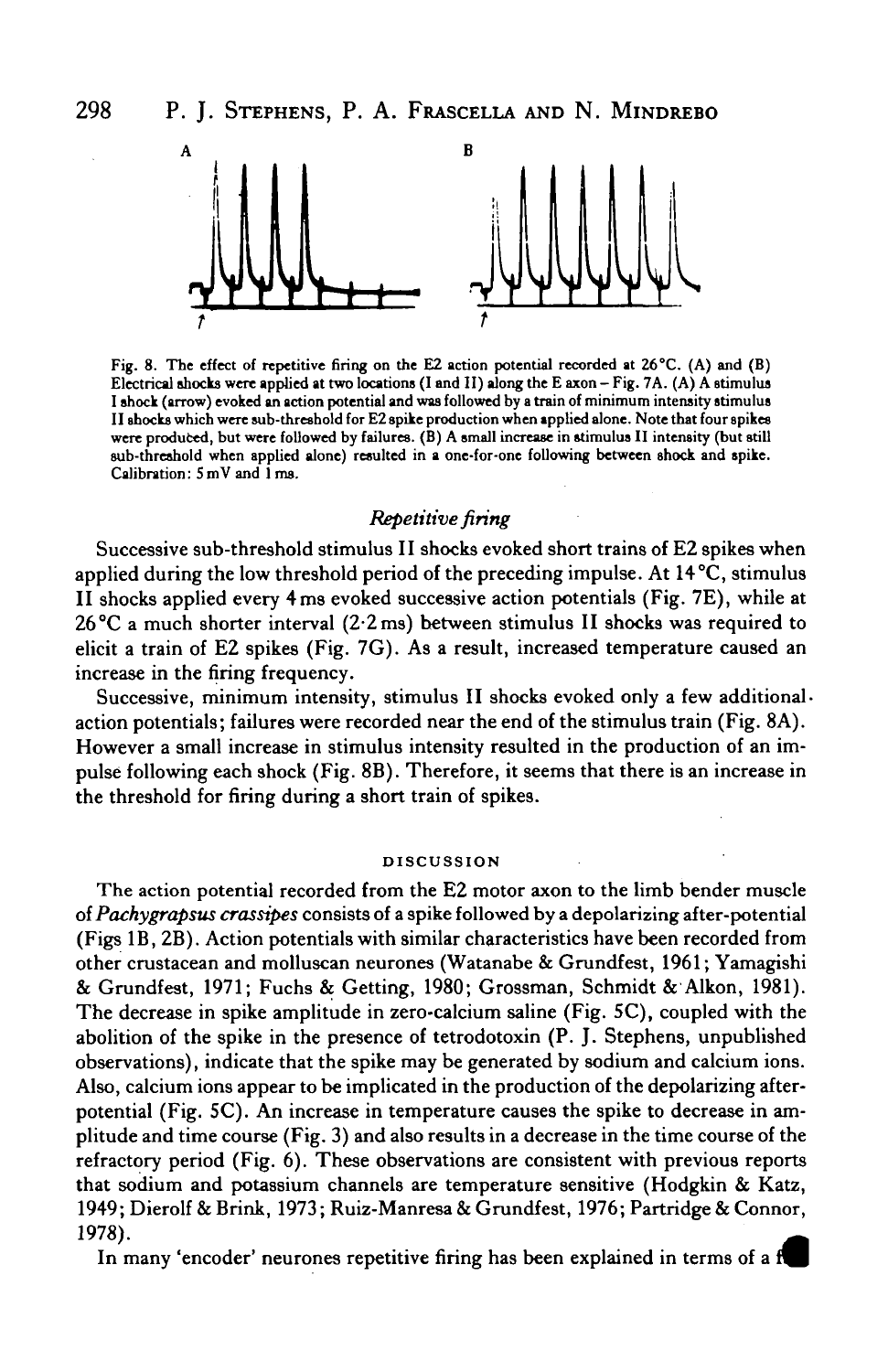### *Peripheral generation of motor axon spikes* 299

pitassium channel (Connor, 1981). A fast potassium channel may be present in the E2 axon, as in other crustacean axons (Connor, 1975). However we consider that the characteristics of the E2 axon involved in the production of short trains of additional spikes at high temperatures are an increase in the size of the depolarizing afterpotential, a decrease in the time course of the refractory period, and the geometry of the motor axon. However, it may be argued that the decrease in the time course of the refractory period is due to a decline in the slow potassium current and a predominance of the fast potassium current.

A close association between the depolarizing after-potential and peripheral spike generation is drawn from the following evidence. Motor axons with a hyperpolarizing after-potential following the spike (Fig. 2A) do not exhibit peripheral spike generation at high temperatures (Lazarus *et al.* 1982). Increases in temperature provoke peripheral spike generation and also increase the size of the depolarizing afterpotential (Fig. 4C, E). Moreover, the time course of the increased response is similar to the time interval between the additional peripherally generated spikes (Fig. 4D). Low levels of ethanol or increased calcium decreased the temperature threshold for peripheral spike generation (Lazarus *et al.* 1982 and Table 1) and increased the size of the depolarizing after-potential (Fig. 5A, B). Recent observations have shown that ethanol increases the calcium current (Oakes & Pozos, 1980).

In the single excitor motor axon to the limb stretcher muscle, the generation of additional spikes takes place at or near the sites of the presynaptic connections made by the specific inhibitor (Stephens & Atwood, 1981). Many of the presynaptic terminals are located where the diameter of the excitor axon is reduced (Jahromi & Atwood, 1974), places where the safety factor for propagation is low and conduction failures take place (Parnas, 1972; Grossman, Spira & Parnas, 1973; Hatt & Smith, 1975; Lang & Govind, 1977; Smith, 1980). Furthermore, at regions where the axon diameter is decreased the membrane resistance must increase (Katz, 1966). Invasion of an action potential with a depolarizing after-potential into a region of increased membrane resistance would result in concentration of the current and an increased depolarizing afterpotential. Thus the region of decreased axon diameter functions as an amplifier for sub-threshold potentials. At cool temperatures the long refractory period following the spike (Fig. 6A) would preclude the generation of additional spikes from the afterdepolarization. However, increases in temperature increase the size of the depolarizing after-potential (Fig. 4) and shorten the refractory period (Fig. 6). As a result, at high temperatures the period of low threshold occurs about 2 ms after the spike (Fig. 7G). At this time the size of the depolarizing after-potential in the peripheral branches is sufficient to reach threshold for the generation of additional action potentials. Additional increases in temperature presumably provoke further increases in the size of the depolarizing after-potential and decreases in the time course of the refractory period, thus producing short bursts of additional spikes at the periphery.

Increases in temperature above the critical threshold for peripheral spike generation result in a progressive increase in the number of additional spikes evoked by a single orthodromic impulse (Stephens & Atwood, 1981; Lazarus *et al.* 1982). We have shown that the threshold for peripheral spike generation increases during a train LFig. 8). However the mechanism controlling the length of the discharge is yet to be vealed.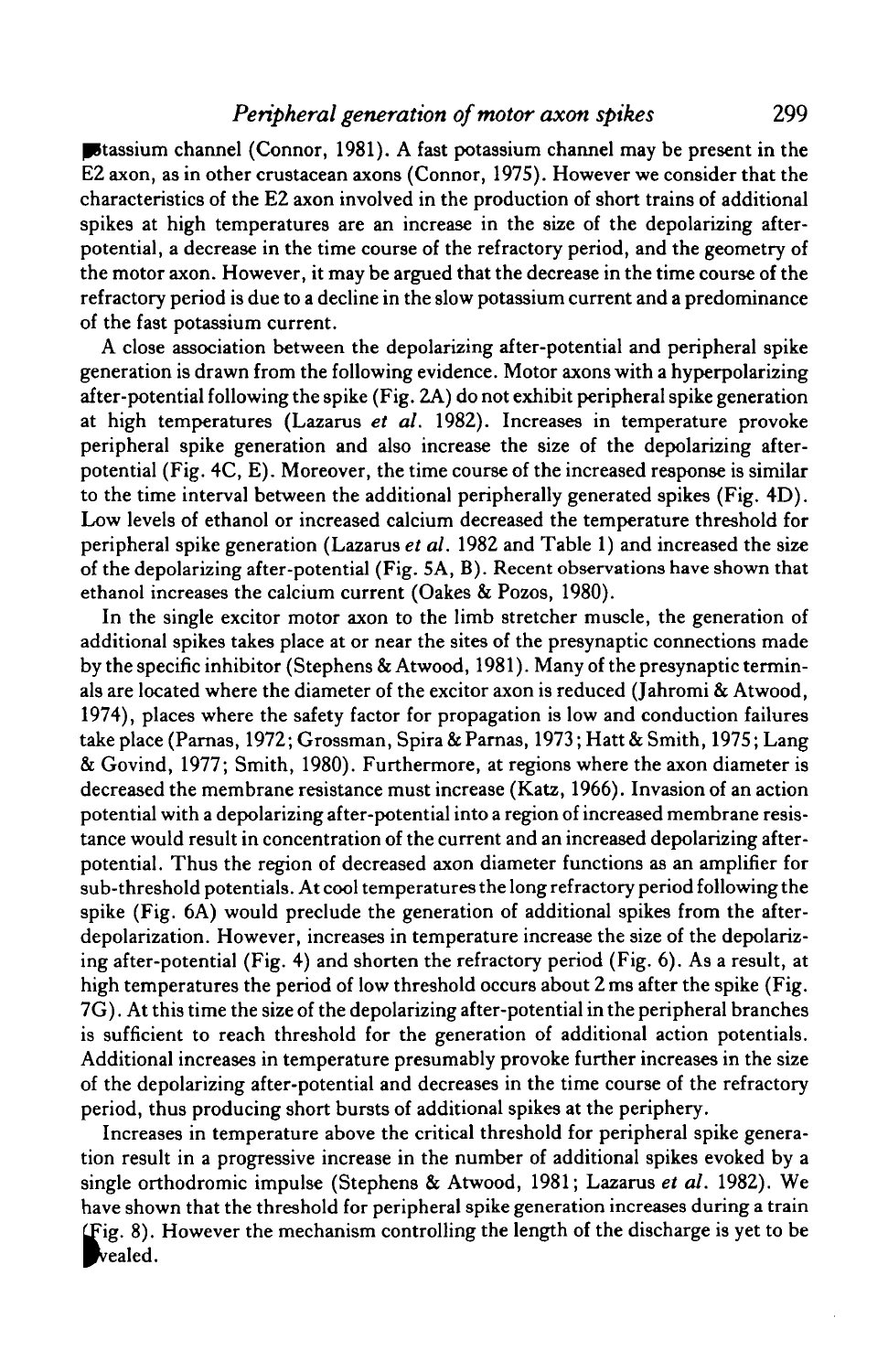## 300 P. J. STEPHENS, P. A. FRASCELLA AND N. MINDREBO

A decrease in EJP amplitude and time course with increased temperature resul in a decline in muscle tension (Stephens & Atwood, 1982). However peripheral spike generation causes summation and facilitation of EJPs and increases muscle tension (N. Mindrebo, unpublished observations). Therefore it seems that the peripheral generation of additional motor axon spikes may extend the temperature range in which shore crabs can remain functional. However the sudden and dramatic change in the efferent firing patterns that takes place at the critical temperature threshold for this phenomenon may have a detrimental effect on the animal's ability to perform coordinated movements.

This work was funded by grants from the National Science Foundation (BNS81 13196), the Whitehall Foundation, and a Faculty Summer Research Grant awarded by Villanova University to P.J.S. We gratefully acknowledge the technical assistance of Ms S. Johnston.

#### REFERENCES

- CONNOR, J. A. (1975). Neural repetitive firing: a comparative study of membrane properties of crustacean walking leg axons. *J. Neurophysiol*. 38, 922-932.
- CONNOR, J. A. (1981). The fast potassium channel and repetitive firing. In *Molluscan Nerve Cells,* (eds J. Koester & J. H. Byrne), pp. 125-133. Cold Spring Harbor Press.
- DIEROLF, B. M. & BRINK, P. R. (1973). Effects of thermal acclimation on cable constants of the earthworm giant median axon. *Camp. Biochem Physiol.* 44, 401-406.
- FUCH3, P. A. & GETTING, P. A. (1980). Ionic basis of presynaptic inhibitory potentials of crayfish claw opener. *J. Neurvphysiol.* 43, 1547-1557.
- GROSSMAN, Y., SCHMIDT, J. A. & ALKON, D. L. (1981). Calcium-dependent potassium conductance in the photoresponse of a nudibranch mollusc. *Comp. Biochem. Physiol.* 68A, 487—494.
- GROSSMAN, Y., SPIRA, M. E. & PARNAS, I. (1973). Differential flow of information into branches of a single axon. *Brain Res.* 64, 379-386.
- HARRI, M. & FLOREY, E. (1977). The effects of temperature on a neuromuscular system of the crayfish *Astacus leptodactylus.J. comp. Physiol.* **177,** 47-61.
- HARRI, M. & FLOREY, E. (1979). The effects of acclimation temperature on a neuromuscular system of a crayfish *Astacus leptodactylus. J. exp. Bhl.* 78, 281-293.
- HATT, H. & SMITH, D. O. (1975). Axon conduction block: differential channeling of impulses in the crayfish. *Brain Res.* 87, 85-88.
- HODGKIN, A. L. & HUXLEY, A. F. (1952). A quantitative description of membrane current and its application to conduction and excitation in nerve. *J. Physiol., Lond.* 117, 500-544.
- HODGKIN, A. L. & KATZ, B. (1949). The effect of temperature on the electrical activity of the giant axon of the squid. *J. Physiol., Land.* **109,** 240-249.
- JAHROMI, S. S. & ATWOOD, H. L. (1974). Three dimensional ultra-structure of the crayfish neuromuscular apparatus. *J. Cell. Biol.* 63, 599-613.
- KATZ, B. (1966). *Nerve, Muscle, and Synapse.* New York: McGraw-Hill. 193pp.
- LANG, F. & GOVIND, C. K. (1977). Blocking of impulses in specialized regions of crustacean motor axons. *Can. J. Zool.* 55, 855-861.
- LAZARUS, R. E., STEPHENS, P. J. & MINDREBO, N. (1982). The peripheral generation of action potentials in excitatory motor neurones of a crab. *J. exp. Zool. 222,* 129-136.
- OAKES, G. L. & Pozos, R. S. (1980). Alcohol decreases the calcium component of sensory neuron action potentials in culture. *Abstr. Soc. Neurosd.* 6, 609.
- PARNAS, I. (1972). Differential block at high frequency of branches of a single axon innervating two muscles. *J. Neurvphysiol.* 35, 903-914.
- PARTRIDGE, D. L. & CONNOR, J. A. (1978). A mechanism for minimizing temperature effects on repetitive firing frequency. *Am.J. Physiol.* **234,** C155-C161.
- RUIZ-MANRESA, F. & GRUNDFEST, H. (1976). Temperature dependence of the 4 ionic processes of spike electrogenesis in eel electroplaques. *Ptvc. natn. Acad. Sri. U.SA.* **73,** 3554-3557.
- SMITH, D. O. (1980). Mechanisms of action potential propagation failure at sites of axon branching in the crayfish. *J. Physiol., Land.* **301,** 243-259.